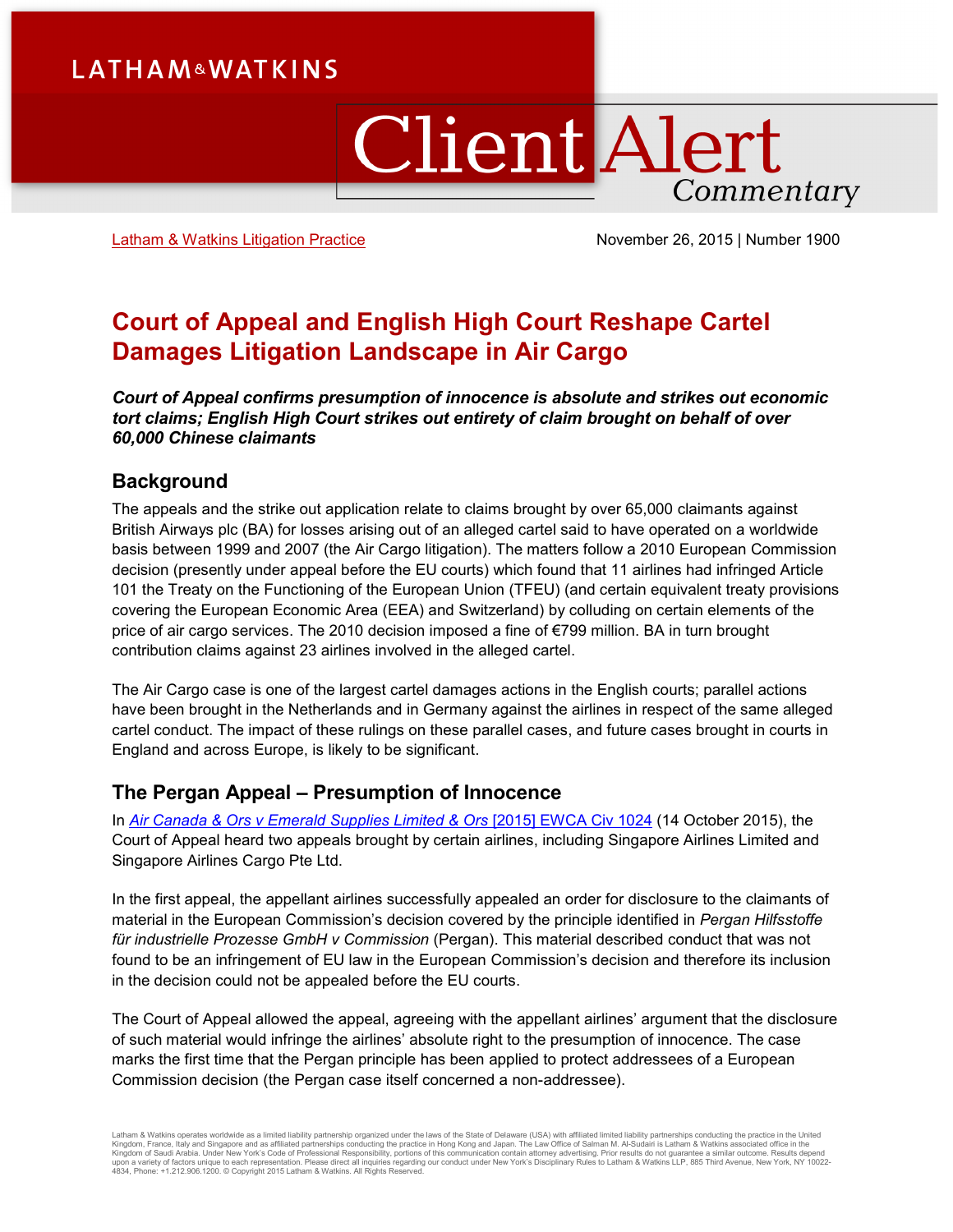### **The Strike-Out Appeal – Economic Torts**

In the second appeal, the Court of Appeal struck out claims based on the "economic" torts of unlawful means conspiracy, and unlawful interference with trade, on the basis that the claimants could not show that the airlines had the requisite "intention to injure". The judgment is significant, not only for its implications in the current Air Cargo case, but also for future damages claims. In particular, the judgment limits claimants' ability to seek disclosure of material contained in the non-operative part of Commission decisions. The judgment also limits claimants' ability to rely on economic torts in an effort to extend their damages claims beyond the geographical and temporal scope of EU/EEA law.

## **The Bao Xiang Strike-Out – Abuse of Process**

Finally, the High Court in *[Bao Xiang International Garment Centre & Ors v British Airways Plc](http://www.bailii.org/ew/cases/EWHC/Ch/2015/3071.html)* [2015] [EWC 3071 \(Ch\)](http://www.bailii.org/ew/cases/EWHC/Ch/2015/3071.html) (27 October 2015) struck out claims purportedly brought by Hausfeld on behalf of over 64,000 Chinese claimants on the grounds that Hausfeld lacked the requisite authority to bring the claims and also that bringing such claims constituted an abuse of process.

Whilst clearly representing a significant victory for the airlines in the Air Cargo proceedings, the judgment is also a timely reminder to solicitors of the importance of identifying a proper cause of action prior to issuing a claim and the significance attached to statements of truth. The judgment also highlights the importance of ensuring that clients (particularly those abroad) understand their obligations as parties to litigation before the English courts.

*Daniel Beard QC and Thomas Sebastian of Monckton Chambers were instructed by Latham & Watkins on behalf of Singapore Airlines Limited and Singapore Airlines Cargo Pte Ltd.*

If you have questions about this *Client Alert*, please contact one of the authors listed below or the Latham lawyer with whom you normally consult:

**[Omar Shah](https://www.lw.com/people/omar-shah)** [omar.shah@lw.com](mailto:omar.shah@lw.com) +44.20.7710.1103 London

**[Anna Hyde](https://www.lw.com/people/anna-hyde)** [anna.hyde@lw.com](mailto:anna.hyde@lw.com) +44.20.7710.1097 London

**[Hayley Pizzey](https://www.lw.com/people/09981)** [hayley.pizzey@lw.com](mailto:hayley.pizzey@lw.com) +44.20.7710.1005 London

#### **You Might Also Be Interested In**

[Opt-out Collective Actions Cross the Pond](http://www.latham.london/2015/10/opt-out-collective-actions-cross-the-pond/)